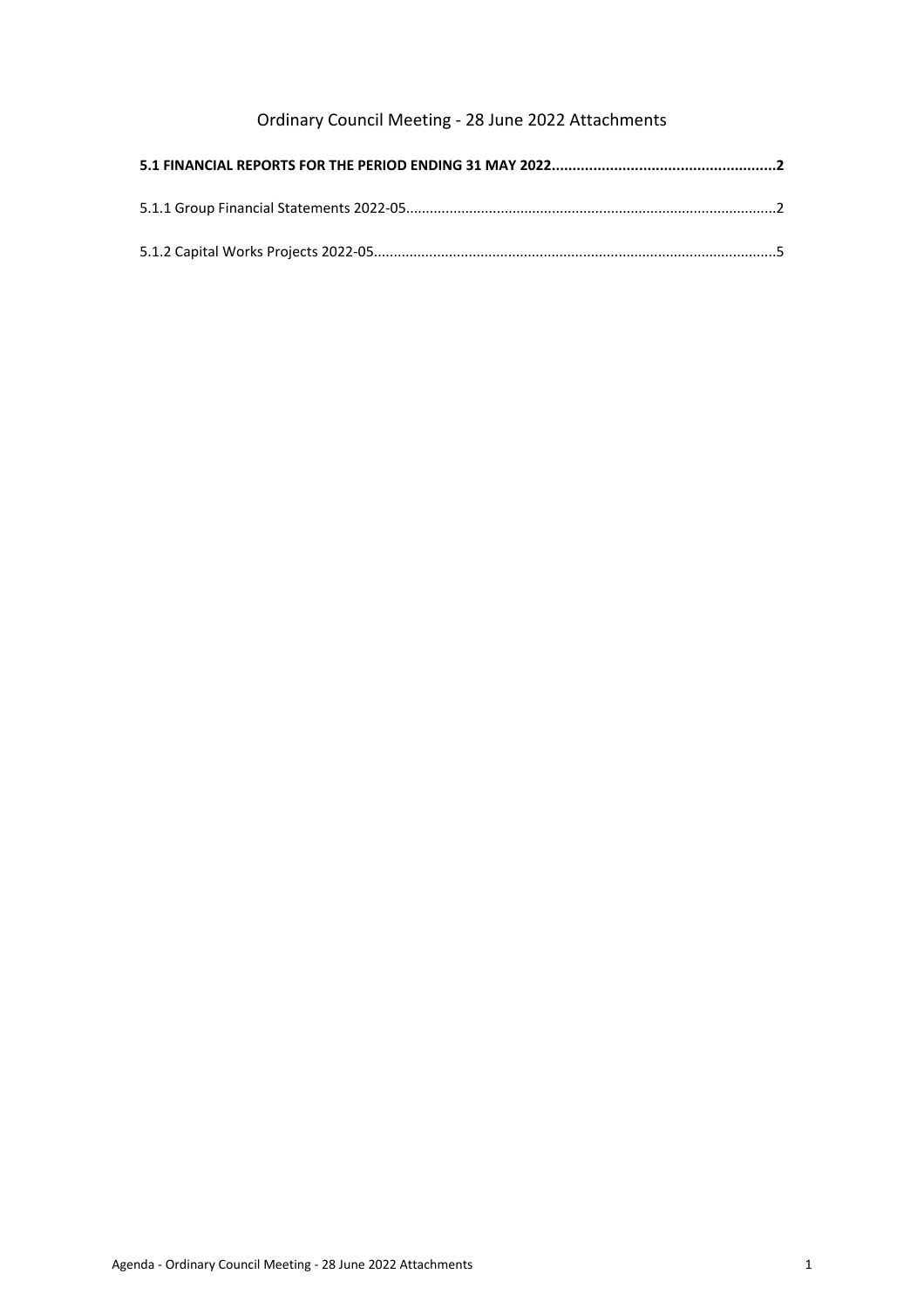## <span id="page-1-0"></span>**Profit and Loss**

Glamorgan Spring Bay Council For the 11 months ended 31 May 2022

| Account                                                 | <b>YTD Actual</b> | <b>YTD Budget</b> | Budget Var Var % |               | 2021/22 Budget | <b>Notes</b>   |
|---------------------------------------------------------|-------------------|-------------------|------------------|---------------|----------------|----------------|
|                                                         |                   |                   |                  |               |                |                |
| <b>Trading Income</b>                                   |                   |                   |                  |               |                |                |
| Rate Revenue                                            | 9,862,389         | 9,861,246         | 1,143            | 0%            | 9,867,631      |                |
| <b>Statutory Charges</b>                                | 756,442           | 663,674           | 92,768           | 14%           | 724,013        |                |
| <b>User Charges</b>                                     | 758,857           | 601,491           | 157,366          | 26%           | 656,156        | 1              |
| Grants                                                  | 2,548,983         | 802,938           | 1,746,045        | 217%          | 1,617,100      | $\overline{c}$ |
| Interest & Investment Revenue                           | 332,862           | 227,566           | 105,296          | 46%           | 519,441        | 3              |
| Contributions                                           | 231,829           | 128,335           | 103,494          | 81%           | 140,000        | $\overline{4}$ |
| <b>Other Revenue</b>                                    | 1,560,927         | 1,991,305         | (430, 378)       | $-22%$        | 2,275,056      | 5              |
| <b>Total Trading Income</b>                             | 16,052,289        | 14,276,555        | 1,775,734        | 12%           | 15,799,397     |                |
| <b>Gross Profit</b>                                     | 16,052,289        | 14,276,555        | 1,775,734        | 12%           | 15,799,397     |                |
|                                                         |                   |                   |                  |               |                |                |
| <b>Capital Grants</b>                                   |                   |                   |                  |               |                |                |
| Grants Commonwealth Capital - Other                     | 371,428           | 4,717,462         | (4,346,034)      | $-92%$<br>44% | 5,717,462      |                |
| Grants Commonwealth Capital - Roads to Recovery         | 953,229           | 664,065           | 289,164          |               | 664,065        |                |
| Grants State Capital - Other                            | 534,746           | 349,122           | 185,624          | 53%           | 532,903        |                |
| <b>Total Capital Grants</b>                             | 1,859,403         | 5,730,649         | (3,871,246)      | -68%          | 6,914,430      |                |
| <b>Other Income</b>                                     |                   |                   |                  |               |                |                |
| Net Gain (Loss) on Disposal of Assets                   | 76,530            | 0                 | 76,530           | 0%            | 0              |                |
| Other Income - PPRWS Reimbursement of Principal Loan    | 0                 | 0                 | 0                | $0\%$         | 102,609        |                |
| <b>Total Other Income</b>                               | 76,530            | 0                 | 76,530           | 0%            | 102,609        | 6              |
| <b>Operating Expenses</b>                               |                   |                   |                  |               |                |                |
| <b>Employee Costs</b>                                   | 4,327,520         | 4,572,598         | (245,078)        | $-5%$         | 4,975,840      | $\overline{7}$ |
| <b>Materials &amp; Services</b>                         | 6,818,317         | 7,283,354         | (465, 037)       | $-6%$         | 7,952,266      | 8              |
| Depreciation                                            | 2,629,994         | 2,629,994         | 0                | $0\%$         | 2,869,085      |                |
| Interest                                                | 181,281           | 208,175           | (26, 894)        | $-13%$        | 227,106        |                |
| <b>Other Expenses</b>                                   | 180,906           | 206,701           | (25, 795)        | $-12%$        | 225,505        |                |
| <b>Total Operating Expenses</b>                         | 14,138,019        | 14,900,822        | (762, 803)       | $-5%$         | 16,249,802     |                |
|                                                         |                   |                   |                  |               |                |                |
| <b>Net Profit</b>                                       | 1,914,270         | (624, 267)        | 2,538,537        | $-407%$       | (450, 405)     |                |
| <b>Total Comprehensive Result (incl Capital Income)</b> | 3,850,203         | 5,106,382         | (1, 256, 179)    | $-25%$        | 6,566,634      |                |
|                                                         |                   |                   |                  |               |                |                |
| Capital Works Program (Current Year WIP)                |                   |                   |                  |               |                |                |
| Work in Progress Capital Works - Plant Internal         | 354,178           | 0                 | 354,178          | 0%            | 0              |                |
| Work In Progress Payroll - Salaries and Wages           | 100,704           | 0                 | 100,704          | 0%            | 0              |                |
| Work in Progress Capital Works - On Costs               | 52,704            | 0                 | 52,704           | 0%            | 0              |                |
| Work in Progress Capital Works - Contractor Costs       | 1,937,753         | 0                 | 1,937,753        | 0%            | 0              |                |
| Work in Progress Capital Works - Other Costs            | 88,105            | 0                 | 88,105           | 0%            | 0              |                |
| Work in Progress Capital Works - Materials              | 550,996           | 0                 | 550,996          | 0%            | 0              |                |
| Work in Progress Capital Works - Consultancy            | 114,194           | 0                 | 114,194          | 0%            | 0              |                |
| Work in Progress Capital Works - Plant Hire External    | 7,176             | 0                 | 7,176            | 0%            | 0              |                |
| <b>Total Capital Works Program (Current Year WIP)</b>   | 3,205,810         | 0                 | 3,205,810        | 0%            | 0              |                |

#### NOTES

1. Higher Prosser water scheme water usage fees due to excess rainfall \$131k, marina fees \$40k below budget.

Private works and sale of steel \$40k higher than estimated.

2. FAG Road Grants for 2022-23 received in advance \$1.1m

3. Unexpected Water Corporation dividend \$103k

4. Subdivision fees \$26k lower than estimate. Stormwater and public open space contributions 128k above estimate.

Higher stormwater and public open space contributions than forecast.

5. Medical centre income low due to (1) forecasted additional doctors have been unable to be recruited and (2) change in billing practices

reducing income from the Triabunna centre which is offset by reduced expenditure in doctor services charges.

6. Expenses yet to be incurred for grant revenue to be claimed.

7. Vacancies for unfilled roles in planning, works and corporate

8. Contractor costs \$620k lower than estimate due to productivity gains. Dr income \$202k down due to change in billing practices

at Triabunna clinic, and less availability of Locum doctors. Material purchases \$177k above estimates. Balance small savings.

P&L May 2022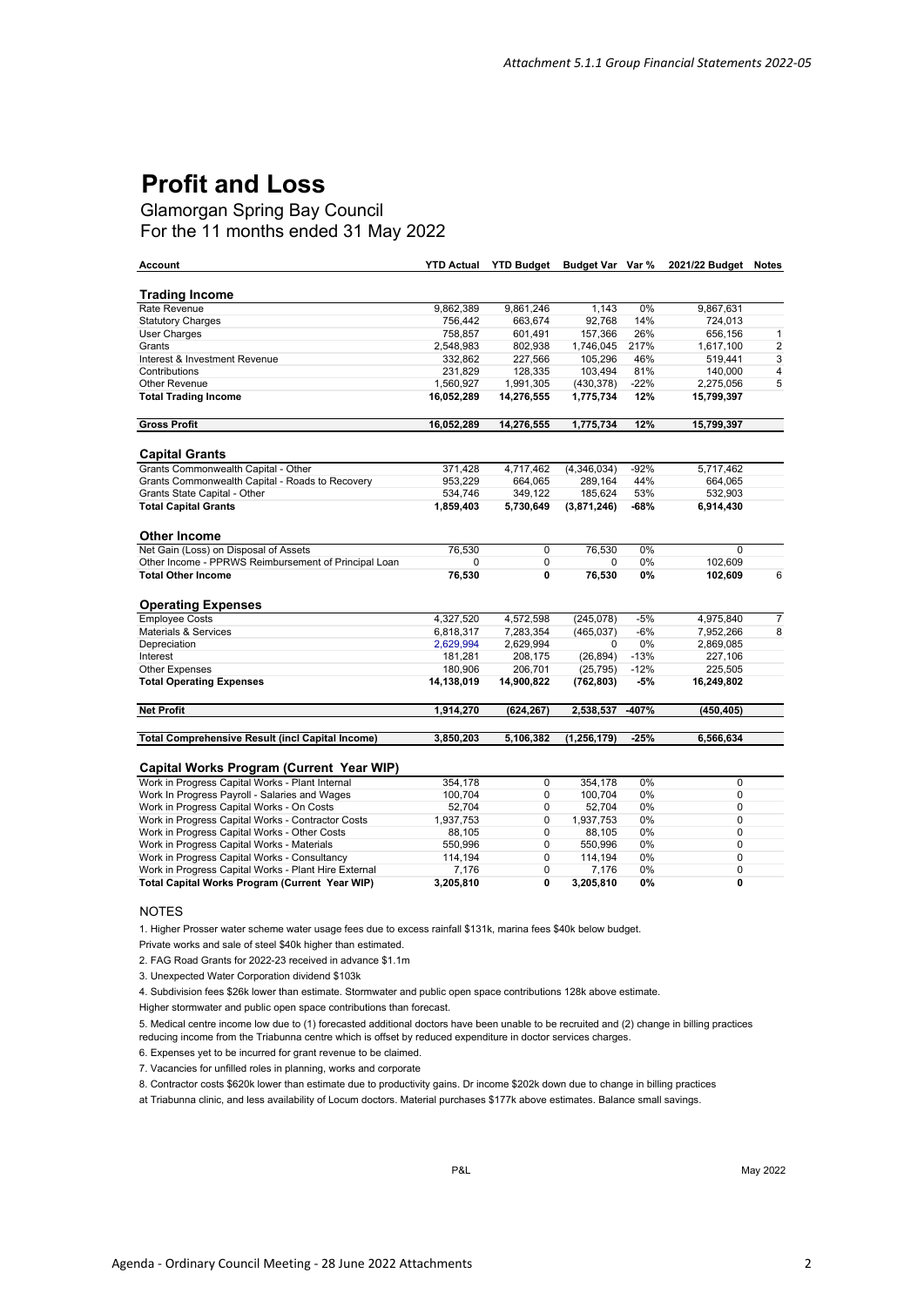# **Statement of Financial Position**

Glamorgan Spring Bay Council As at 31 May 2022

| <b>Account</b>                              | 31 May 2022 | 30 Jun 2021 |  |
|---------------------------------------------|-------------|-------------|--|
|                                             |             |             |  |
| Assets                                      |             |             |  |
| <b>Current Assets</b>                       |             |             |  |
| Cash & Cash Equivalents                     | 5,634,896   | 3,018,850   |  |
| Trade & Other Receivables                   | 478,532     | 926,374     |  |
| <b>Other Assets</b>                         | 40,800      | 273,191     |  |
| <b>Total Current Assets</b>                 | 6,154,228   | 4,218,415   |  |
| <b>Non-current Assets</b>                   |             |             |  |
| Trade & Other Receivables                   | 0           | 3,243       |  |
| <b>Investment in Water Corporation</b>      | 30,419,394  | 30,419,394  |  |
| Property, Infrastructure, Plant & Equipment | 143,374,805 | 144,779,771 |  |
| <b>Total Non-current Assets</b>             | 173,794,199 | 175,202,408 |  |
| <b>Total Assets</b>                         | 179,948,427 | 179,420,823 |  |
|                                             |             |             |  |
| Liabilities                                 |             |             |  |
| <b>Current Liabilities</b>                  |             |             |  |
| Trade & Other Payables                      | 1,143,061   | 1,189,660   |  |
| <b>Trust Funds &amp; Deposits</b>           | 404,718     | 361,562     |  |
| Provisions                                  | 664,932     | 664,932     |  |
| <b>Contract Liabilities</b>                 | 0           | 949,850     |  |
| Interest bearing Loans & Borrowings         | 12,821      | 458,263     |  |
| <b>Total Current Liabilities</b>            | 2,225,532   | 3,624,268   |  |
| <b>Non-current Liabilities</b>              |             |             |  |
| Provisions                                  | 69,486      | 69,486      |  |
| Interest Bearing Loans & Borrowings         | 7,838,574   | 7,844,169   |  |
| <b>Total Non-current Liabilities</b>        | 7,908,059   | 7,913,655   |  |
| <b>Total Liabilities</b>                    | 10,133,591  | 11,537,922  |  |
| <b>Net Assets</b>                           | 169,814,836 | 167,882,901 |  |
|                                             |             |             |  |
| Equity                                      |             |             |  |
| <b>Current Year Earnings</b>                | 1,920,678   | 1,683,188   |  |
| <b>Retained Earnings</b>                    | 82,682,948  | 81,033,102  |  |
| <b>Equity - Asset Revaluation Reserve</b>   | 84,672,844  | 84,672,844  |  |
| <b>Equity - Restricted Reserves</b>         | 538,367     | 493,767     |  |
| <b>Total Equity</b>                         |             |             |  |
|                                             | 169,814,836 | 167,882,901 |  |

Statement of Financial Position May 2022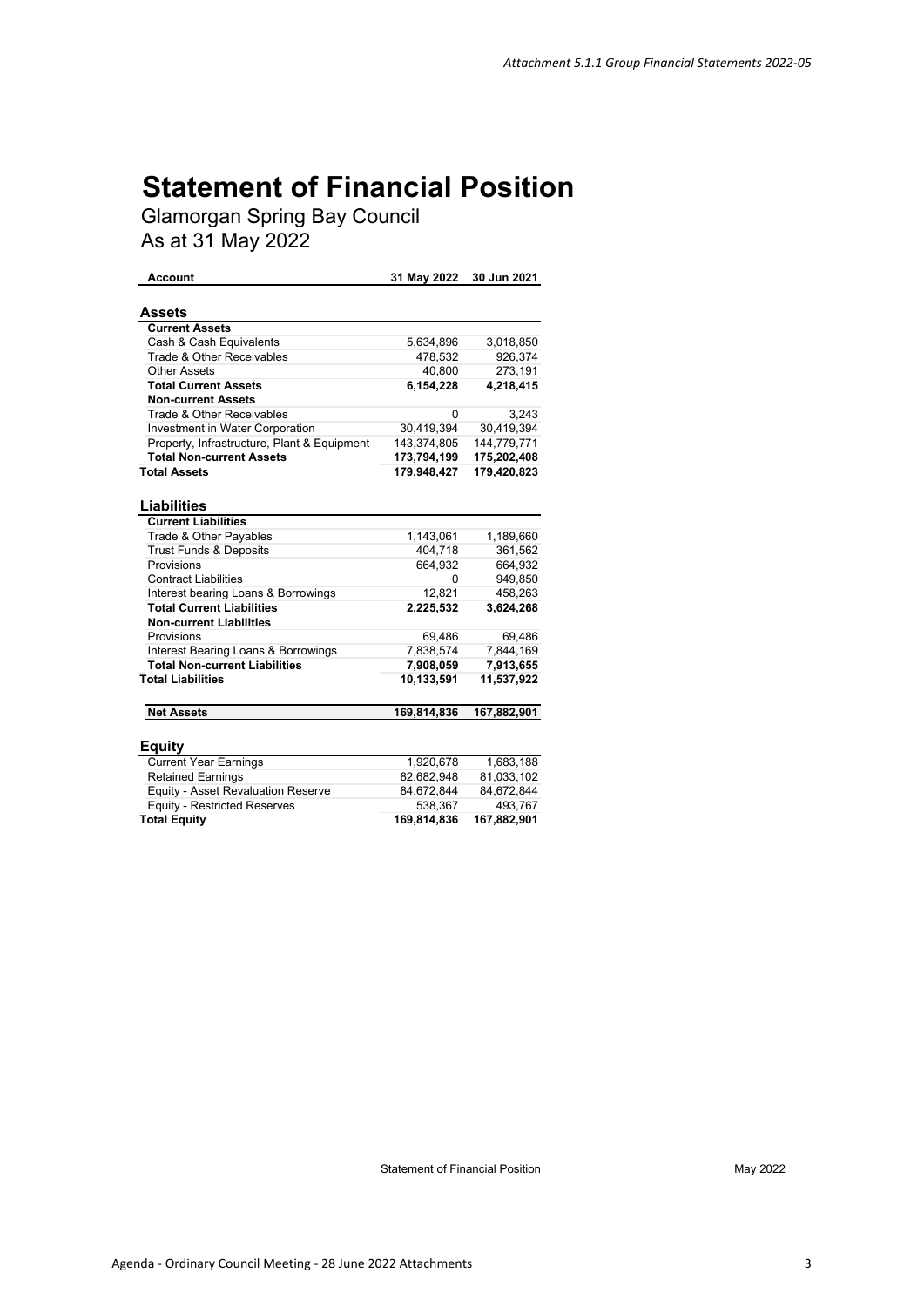## **Statement of Cash Flows**

Glamorgan Spring Bay Council

For the 11 months ended 31 May 2022

| <b>Account</b>                                      | <b>YTD Actual</b> | 2020/2021 Actual |
|-----------------------------------------------------|-------------------|------------------|
|                                                     |                   |                  |
| <b>Operating Activities</b>                         |                   |                  |
| Receipts from customers                             | 13,427,248        | 11,963,619       |
| Payments to suppliers and employees                 | (12, 192, 142)    | (13, 745, 304)   |
| Receipts from operating grants                      | 2,559,163         | 1.343.056        |
| Dividends received                                  | 310,500           | 207,000          |
| Interest received                                   | 22,362            | 20.989           |
| Cash receipts from other operating activities       | 729,811           | 1,149,744        |
| <b>Net Cash Flows from Operating Activities</b>     | 4,856,941         | 939.104          |
| <b>Investing Activities</b>                         |                   |                  |
| Proceeds from sale of property, plant and equipment | 79.400            | 217,237          |
| Payment for property, plant and equipment           | (3, 101, 423)     | (7,759,220)      |
| Receipts from capital grants                        | 2,125,103         | 3,826,281        |
| Other cash items from investing activities          | 215,234           | (212, 892)       |
| <b>Net Cash Flows from Investing Activities</b>     | (681, 686)        | (3,928,594)      |
| <b>Financing Activities</b>                         |                   |                  |
| Trust funds & deposits                              | (17, 339)         | (172, 910)       |
| Net Proceeds/(Repayment) of Loans                   | (451, 038)        | 1,066,733        |
| Other cash items from financing activities          | (1,090,832)       | 3,422,376        |
| <b>Net Cash Flows from Financing Activities</b>     | (1,559,209)       | 4,316,199        |
| <b>Net Cash Flows</b>                               | 2,616,046         | 1,326,709        |
|                                                     |                   |                  |
| <b>Cash and Cash Equivalents</b>                    |                   |                  |
| Cash and cash equivalents at beginning of period    | 2,951,806         | 1,625,097        |
| Cash and cash equivalents at end of period          | 5,567,851         | 2,951,806        |
| Net change in cash for period                       | 2,616,046         | 1,326,709        |

Statement of Cash Flows 31 May 2022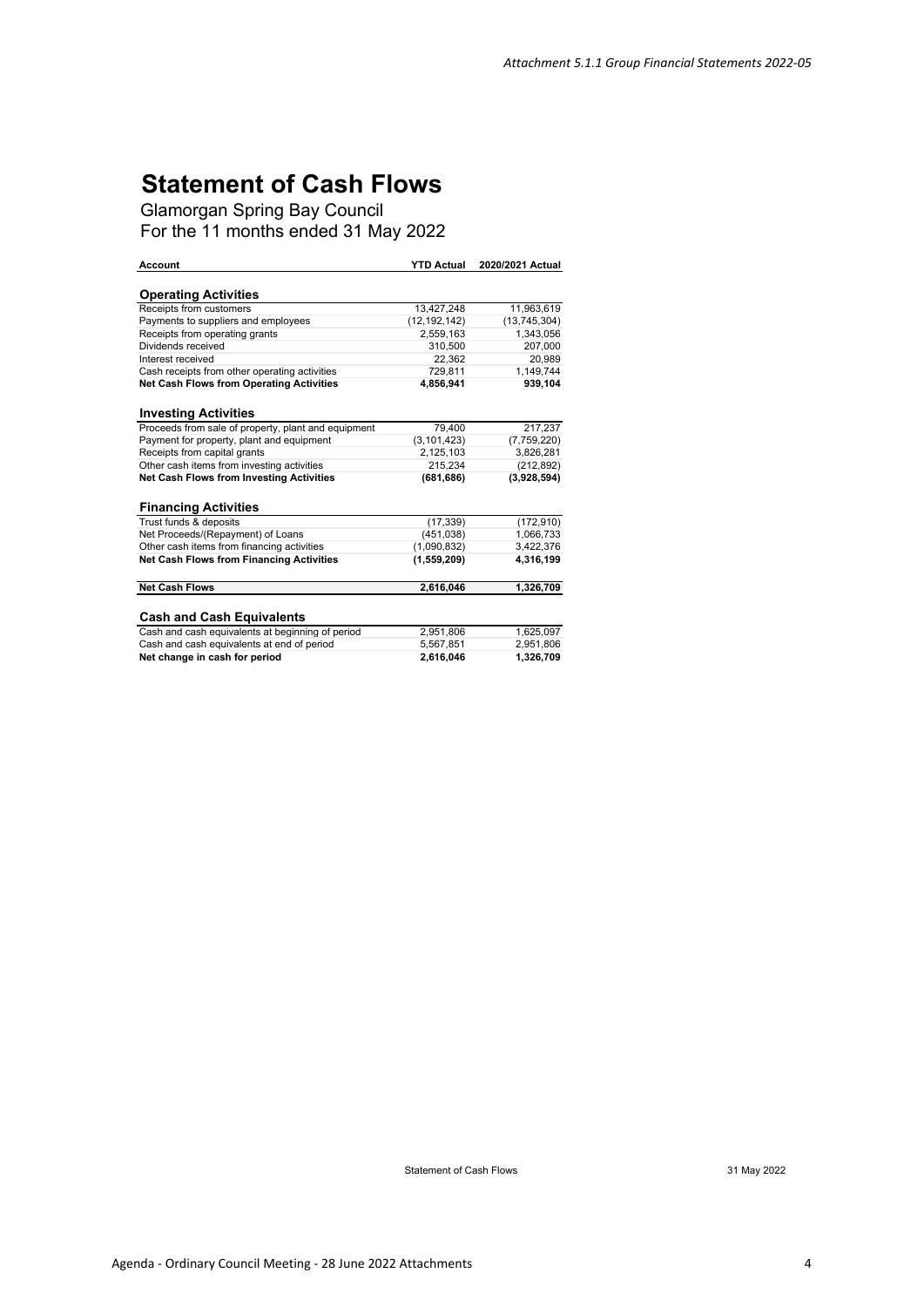#### **Capital Works Detail**

#### Glamorgan Spring Bay Council For the period 1 July 2021 to 31 May 2022

|                                                                   |                          |            | Government | Council | Project            |                                                   |                                         |
|-------------------------------------------------------------------|--------------------------|------------|------------|---------|--------------------|---------------------------------------------------|-----------------------------------------|
| <b>New Capital</b>                                                | <b>Actual YTD</b>        | Adj Budget | Fundina    | Fundina | <b>Progress</b>    | <b>Details</b>                                    | <b>Government Funding</b>               |
| Roads, Footpaths, Kerbs                                           |                          |            |            |         |                    |                                                   |                                         |
| Freycinet Drive - Kerb at Kayak Rental to stop flooding           | 32.695                   | 32,695     | 32.695     |         | Complete           | Carried Forward from 2020/21                      | Community Infrastructure Fund - Round 2 |
| Strip Rd Little Swanport - concrete overlay to hardstand floodway | 29.633                   | 30,000     | 30,000     |         | complete           | Carried Forward from 2020/21                      | Community Infrastructure Fund - Round 2 |
| R2R - Nugent Rd Seal                                              | $\overline{\phantom{a}}$ |            |            |         | Complete           |                                                   |                                         |
| Bicheno walkway                                                   | 319,627                  | 343,790    | 343.790    |         | complete           | Carried Forward from 2020/21                      | <b>Drought Relief</b>                   |
| DRG Swanwick Rd Footpath                                          | $\overline{\phantom{a}}$ | $\Omega$   | $\Omega$   |         | Complete stage 1   |                                                   |                                         |
| CDG Dolphin Sands Road shared pathway                             | $\overline{\phantom{a}}$ | $\Omega$   | $\Omega$   |         | Retention paid     |                                                   |                                         |
| Triabunna Road Realignment re Cenotaph/RSL corner                 | 332,532                  | 315,000    | 315,000    |         | Commenced          | Carried Forward from 2020/21                      | <b>Drought Relief</b>                   |
| Swansea Main Street Paving                                        | 70.641                   | 932.309    | 932.309    |         | Design progressing |                                                   | Fed Grant Funding                       |
| <b>Total Roads, Footpaths, Kerbs</b>                              | 785,128                  | 1,653,794  | 1,653,794  |         |                    |                                                   |                                         |
| Parks, Reserves, Walking Tracks, Cemeteries                       |                          |            |            |         |                    |                                                   |                                         |
| Swansea Cricket Practice Nets                                     | $\overline{\phantom{a}}$ |            |            |         |                    |                                                   | Community Infrastructure Fund - Round 2 |
| Swansea Boat Trailer Parking                                      | 168,292                  | 254.000    | 254,000    |         | Complete           | Carried Forward from 2020/21                      | <b>DPIPWE Funds</b>                     |
| <b>Bicheno Triangle</b>                                           | 42,985                   | 557.696    | 557,696    |         | Design continuing  |                                                   | Fed Grant Fund                          |
| Bicheno Gulch                                                     | 69,291                   | 1,420,655  | 1,420,655  |         | Design continuing  |                                                   | Fed Grant Fund                          |
| Coles Bay Foreshore                                               | 92,868                   | 932.147    | 932.147    |         | Design continuing  |                                                   | Fed Grant Fund                          |
| Jetty Rd Bicheno - Beach Access, timber walkway installation      | 14.131                   | 10,500     | 10,500     |         | Complete           | Carried Forward from 2020/21                      | Community Infrastructure Fund - Round 2 |
| Buckland Walk - rehabilitation                                    | 8,365                    | 35,000     |            | 35,000  | complete           | Carried Forward from 2020/21                      |                                         |
|                                                                   | 395.934                  | 3.209.998  | 3.174.998  | 35,000  |                    |                                                   |                                         |
| <b>Stormwater &amp; Drainage</b>                                  |                          |            |            |         |                    |                                                   |                                         |
| Freycinet Drive CB Rock Line drain and culvert                    | 18.728                   | 30,000     |            | 30,000  | complete           | Carried Forward from 2020/21                      |                                         |
| Triabunna Yacht club main install                                 | 24.521                   | 15,000     |            | 25,000  | Complete           | Carried Forward from 2020/21                      |                                         |
| Bicheno Esplanade install new mains to 3 houses                   | 5.847                    | 25,000     |            | 15,000  | complete           | Carried Forward from 2020/21                      |                                         |
| 49 Rheban Rd to West Shelley Beach instal                         | 426                      | 70,000     |            | 70,000  | complete           | Carried Forward from 2020/21                      |                                         |
| Holkham Crt Flood Mitigation                                      | 33.670                   | 258,500    | 133,500    | 125,000 |                    | planning replacement Carried Forward from 2020/21 |                                         |
| <b>Total Stormwater &amp; Drainage</b>                            | 83.191                   | 398,500    | 133,500    | 265,000 |                    |                                                   |                                         |
| <b>Plant &amp; Equipment</b>                                      |                          |            |            |         |                    |                                                   |                                         |
| Crane Gantry Swansea - safe water tank removal                    | 19.649                   | 22,765     |            |         | 22,765 complete    |                                                   |                                         |
| <b>Total Plant &amp; Equipment</b>                                | 19.649                   | 22,765     |            | 22,765  |                    |                                                   |                                         |
| <b>Total New Capital</b>                                          | 1.283.903                | 5.285.057  | 4,962,292  | 322.765 |                    |                                                   |                                         |

<span id="page-4-0"></span>

Page 1/3 Capital Works Projects 2022-05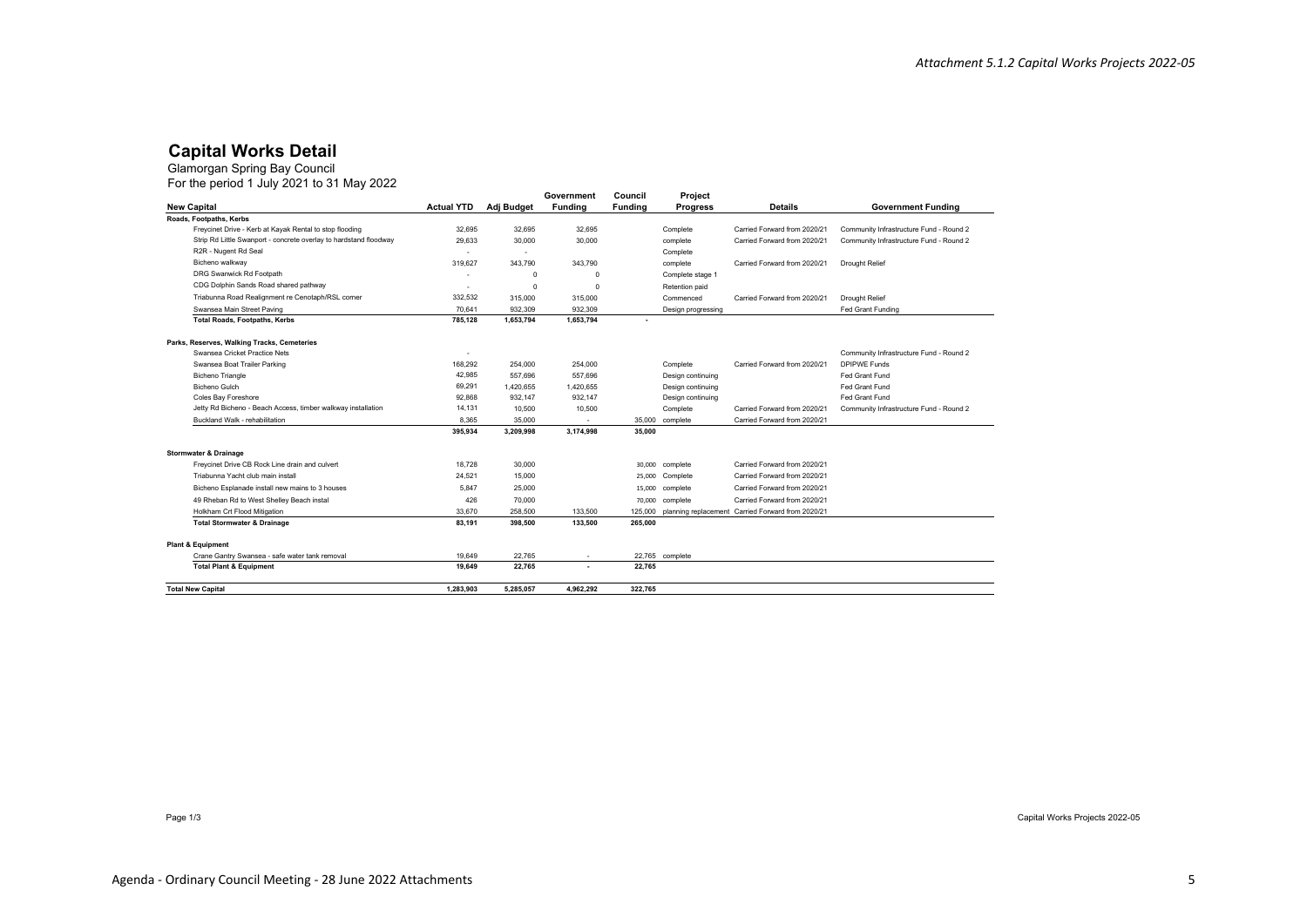|                                                                                     |                   | 2021/22       | Government     | Council        | Project                                   |                                                   |                                         |
|-------------------------------------------------------------------------------------|-------------------|---------------|----------------|----------------|-------------------------------------------|---------------------------------------------------|-----------------------------------------|
| <b>Renewal of Assets</b>                                                            | <b>Actual YTD</b> | <b>Budget</b> | <b>Funding</b> | <b>Funding</b> | <b>Progress</b>                           | <b>Details</b>                                    | <b>Government Funding</b>               |
| Roads, Footpaths, Kerbs                                                             |                   |               |                |                |                                           |                                                   |                                         |
| RTR - RSPG Rheban Rd Resheeting / realignment for bridge                            | ×                 | 100,000       | 50,000         |                | 50,000 Complete                           | Carried Forward from 2020/21                      | <b>RTR</b>                              |
| Resheet - Old Coach Rd 3km                                                          | 59,481            | 50,200        |                | 50,200         | Complete                                  |                                                   |                                         |
| Resheet - Sally Peak Rd 1km                                                         | 16,053            | 16,800        |                | 16,800         | Complete                                  |                                                   |                                         |
| Resheet - Sand River Rd 1km                                                         | 15,000            | 16,800        |                | 16,800         | Complete                                  |                                                   |                                         |
| Resheet - Seaford Rd 1km                                                            | 17,450            | 33,470        |                | 33,470         | Complete                                  |                                                   |                                         |
| Resheet - Strip Rd 2km                                                              | $\epsilon$        | 8,222         |                | 8,222          | not started                               |                                                   |                                         |
| Resheet - Bresnehans Rd 0.5km                                                       | 12,000            | 17,000        |                | 17,000         | Complete                                  |                                                   |                                         |
| Resheet - Medora St Pontypool 1km                                                   | 301               | 33,478        |                | 33,478         | commenced                                 |                                                   |                                         |
| CIF3 Alma Road Orford                                                               | 2,784             | 2,784         | 2,784          |                | in progress                               |                                                   | Community Infrastructure Fund - Round 3 |
| Resheet Nugent Rd                                                                   | 17,216            | 17,216        |                |                | 17,216 Complete                           |                                                   |                                         |
| Reseal                                                                              | 144,569           | 443,300       |                | 443,300        | Commenced                                 |                                                   |                                         |
| Resheet - Mt Murray Rd                                                              | 29,775            | 30,174        |                |                | 30,174 Complete                           |                                                   |                                         |
| Emergency repairs Wielangta Rd                                                      | ×,                | 106,000       | 50,000         | 56,000         |                                           | barrier hire/co-contribution for State Govt Grant |                                         |
| Community Infrastructure Fund - Round 3                                             |                   | 35,000        | 35,000         |                | projects confirmed                        |                                                   | Community Infrastructure Fund - Round 3 |
| Redesign and relocation of the Triabunna School crossing                            | 5.654             | 31,000        | 31,000         |                | programming works                         |                                                   | Community Infrastructure Fund - Round 3 |
| TRRA 001 Rosedale Rd Drainage                                                       | 35,247            | 52,000        |                |                | 52,000 Complete                           |                                                   | <b>Emergency Fund</b>                   |
| Design                                                                              | 18,049            | 29,200        |                | 29,200         |                                           |                                                   |                                         |
| Contingency                                                                         |                   | 170,000       |                | 170,000        | council contributions to Mar2021 flooding |                                                   |                                         |
| <b>Total Roads, Footpaths, Kerbs</b>                                                | 373,578           | 1,192,644     | 168,784        | 1,023,860      |                                           |                                                   |                                         |
|                                                                                     |                   |               |                |                |                                           |                                                   |                                         |
| Parks, Reserves, Walking Tracks, Cemeteries<br>Spring Bay Recreation Ground Upgrade | ä,                | 150,000       | 150,000        |                |                                           | New Grant                                         | <b>State Government</b>                 |
| Bicheno BMX track refurbishment                                                     | 21,358            | 20,000        | 20.000         |                | complete                                  | Carried Forward from 2020/21                      | Community Infrastructure Fund - Round 2 |
| <b>Total Parks, Reserves, Walking Tracks, Cemeteries</b>                            | 21,358            | 170,000       | 170.000        |                |                                           |                                                   |                                         |
|                                                                                     |                   |               |                |                |                                           |                                                   |                                         |
| Stormwater, Drainage                                                                |                   |               |                |                |                                           |                                                   |                                         |
| Alma Rd and Fieldwick Lane - Rockline drain and culvert improvements                | 95,391            | 125,000       | 125,000        |                | 90% complete                              | Carried Forward from 2020/21                      | Community Infrastructure Fund - Round 2 |
| Stormwater management planning, investigation & design                              | 47.712            | 85,000        |                | 85,000         | continued                                 | Carried Forward from 2020/21                      |                                         |
| 39 West Shelley Beach Orford Main Upgrade                                           | 84,340            | 50,226        |                | 50,226         | complete                                  | Carried Forward from 2020/21                      |                                         |
| Stormwater and drainage to be allocated                                             |                   |               |                |                | complete                                  | Carried Forward from 2020/21                      |                                         |
| <b>Total Stormwater, Drainage</b>                                                   | 227,443           | 260,226       | 125,000        | 135,226        |                                           |                                                   |                                         |
|                                                                                     |                   |               |                |                |                                           |                                                   |                                         |
| <b>Buildings &amp; Facilities</b>                                                   |                   |               |                |                |                                           |                                                   |                                         |
| RSL Cenotapth - new memorial c/fw project                                           | 19,169            | 18,442        |                |                | 18,442 complete                           | Carried Forward from 2020/21                      |                                         |
| Triabunna Medical Centre - Car Park reseal and line mark                            | 25.658            | 45.000        | 45.000         |                | Complete                                  | Carried Forward from 2020/21                      | Community Infrastructure Fund - Round 2 |
| Bicheno Medical Centre - Car Park reseal and line mark                              | 25,596            | 52,305        | 55,000         |                | Complete                                  | Carried Forward from 2020/21                      | Community Infrastructure Fund - Round 2 |
| Triabunna Marina - improve public facilities and shelters                           | 40,016            | 40,863        | 40,863         |                | Complete                                  | Carried Forward from 2020/21                      | Community Infrastructure Fund - Round 2 |
| Triabunna Marina Area Shelter                                                       | ×                 | 15,000        | 15,000         |                | Complete                                  |                                                   | Community Infrastructure Fund - Round 2 |
| Coles Bay Tennis Courts - Basketball hoop installation                              | 1,365             | 1,910         | 3,000          |                | Complete                                  | Carried Forward from 2020/21                      | Community Infrastructure Fund - Round 2 |
| Buckland Community Hall - ramp access                                               | 61,773            | 42.845        | 42,845         |                | In progress                               | Carried Forward from 2020/21                      | Community Infrastructure Fund           |
| <b>Buckland Community Hall - stairs</b>                                             | 51,230            | 51,230        | 51,230         |                | Complete                                  | Carried Forward from 2020/21                      | <b>Drought Relief</b>                   |
| Bicheno Medical Centre - Refurb Treatment Room                                      | 25,000            | 25,000        | 25,000         |                | Complete                                  | Carried Forward from 2020/21                      | Community Infrastructure Fund           |
| Swansea Courthouse Drainage Works                                                   | ÷.                | 10,000        | 25,000         |                | Complete                                  | Carried Forward from 2020/21                      | Community Infrastructure Fund           |
| Swansea Child Care Fencing                                                          | 1,170             | 15,260        | 15,260         |                | Complete                                  |                                                   | Community Infrastructure Fund - Round 2 |
| Swansea Community Hall - Toilet Refurbishment                                       | 53.705            | 53,705        | 53.705         |                | Complete                                  | Carried Forward from 2020/21                      | Community Infrastructure Fund           |
| Swansea SES CCTV                                                                    | 1.163             | 1,718         | 1,718          |                | Complete                                  | Carried Forward from 2020/21                      | Community Infrastructure Fund           |
| Install Solar Panels on the Swansea Community Hub building                          |                   | 636           | 636            |                | Complete                                  | Carried Forward from 2020/21                      | Men's Shed grant fund                   |
| Swansea Cricket Practice Nets                                                       |                   | 35,000        | 35,000         |                |                                           | Community Infrastructure Fund -                   | Community Infrastructure Fund - Round 3 |
| Swansea Courthouse - refurbish toilet and install disabled/unisex toilet            |                   | 75,000        | 60.000         |                | Concept                                   |                                                   | Community Infrastructure Fund - Round 3 |
| Coles Bay Community Hall - Replacement of Annexe, Medical Room,                     |                   |               |                |                |                                           |                                                   |                                         |
| Kitchen and Library                                                                 | 1,450             | 180,000       | 180,000        |                | Design progressing                        |                                                   | Community Infrastructure Fund - Round 3 |
| Spring Beach Toilet Refurbishment                                                   |                   | 65,000        | 65,000         |                | Sched 2022                                |                                                   | Community Infrastructure Fund - Round 3 |
| <b>Total Buildings &amp; Facilities</b>                                             | 307.294           | 728,914       | 714,257        | 18.442         |                                           |                                                   |                                         |

Page 2/3 Capital Works Projects 2022-05